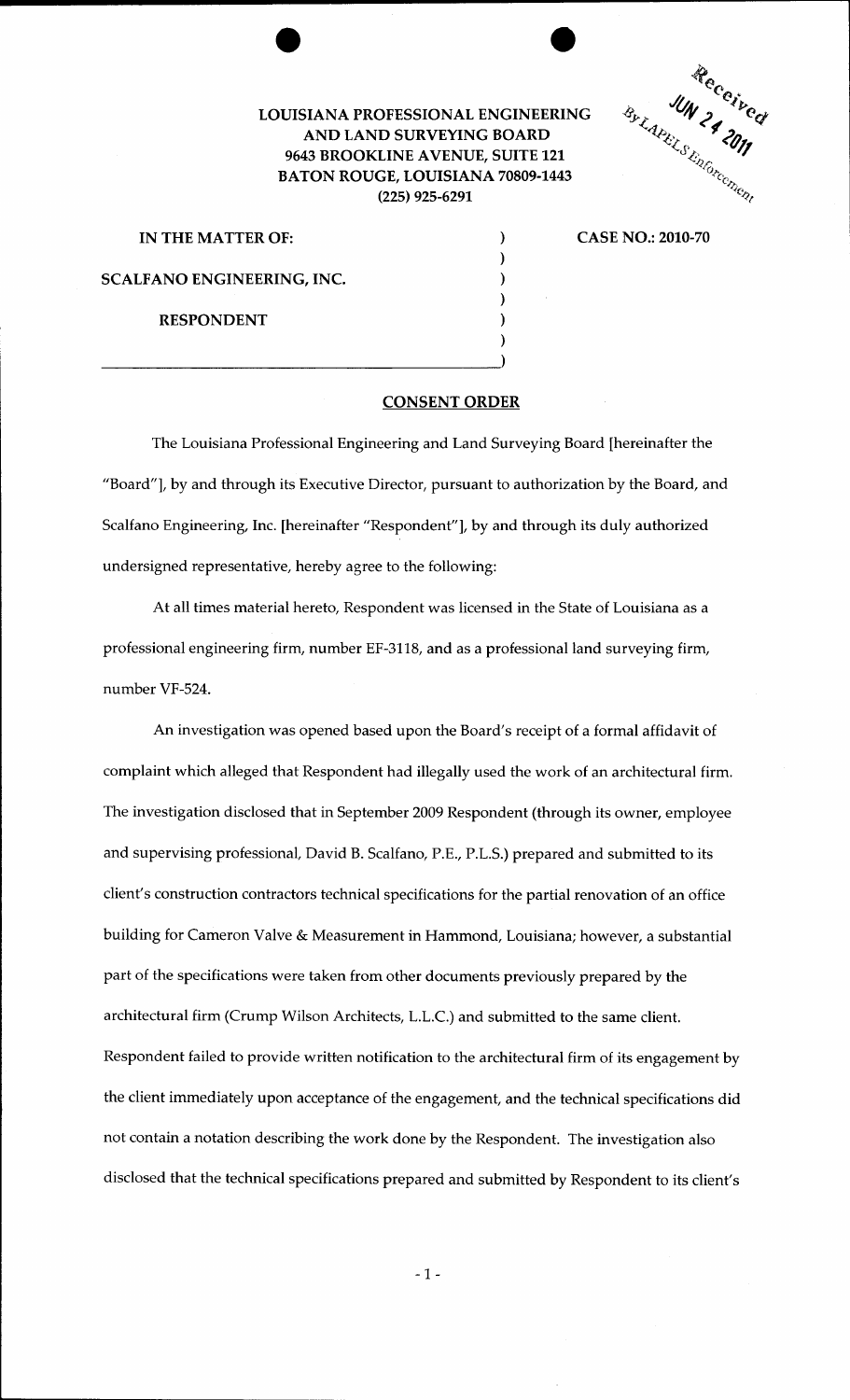construction contractors as completed work did not contain Mr. Scalfano's Louisiana professional engineer seal, signature, or date of execution.

La. R.S. 37:698(A)(6), *to wit* LAC Title 46:LXI§2503(D), requires that a licensee (a) provide timely written notice of the licensee's engagement to other related design professionals whose work is being completed, corrected, revised, or added to, (b) include a notation on the documents describing the work done by the licensee and (c) affix his/her seal, signature and date of execution on the documents. La. R.S. 37:698(A)(6), *to wit* LAC Title 46:LXI§2701(A)(4)(a)(i), requires licensees to affix their seal, signature and date of execution on all engineering documents that have been issued by the licensee as completed work. La. R.S. 37:698(C) authorizes the Board to take disciplinary action against a firm if one or more of its officers, directors, managers, employees, agents, or representatives violate any of the provisions of La. R.S. 37:698(A)(6). La. R.S. 37:698(H) permits the Board to take disciplinary action against persons who violate La. R.S. 37:698(A)(6), *to wit* LAC Title 46:LXI§2503(D) and §2701(A)(4)(a)(i), upon a finding of guilt following the preferral of charges, notice and hearing and a majority vote of its entire membership authorized to participate in the proceeding. La. R.S. 37:698(A)(6), La. R.S. 37:698(H) and LAC Title 46:LXI§2503(D) and §2701(A)(4)(a)(i) were in effect at all times material hereto.

It is undisputed that Respondent (a) prepared and submitted to its client's construction contractors technical specifications taken from other documents previously prepared by another design professional for the same client, (b) failed to provide the previous design professional with proper written notification immediately upon acceptance of the engagement, (c) failed to include on the technical specifications a notation describing the work done by the Respondent, and (d) failed to properly seal, sign and date the technical specifications.

By letter dated June 16, 2011, the Board gave notice to Respondent that it was considering the preferral of charges against Respondent on the grounds that it may have violated (a) La. R.S. 37:698(A)(6), *to wit* LAC Title 46:LXI§2503(D), relative to (i) providing timely written notice of the licensee's engagement to other related design professionals whose work is being completed, corrected, revised, or added to, (ii) including a notation on the documents

-2-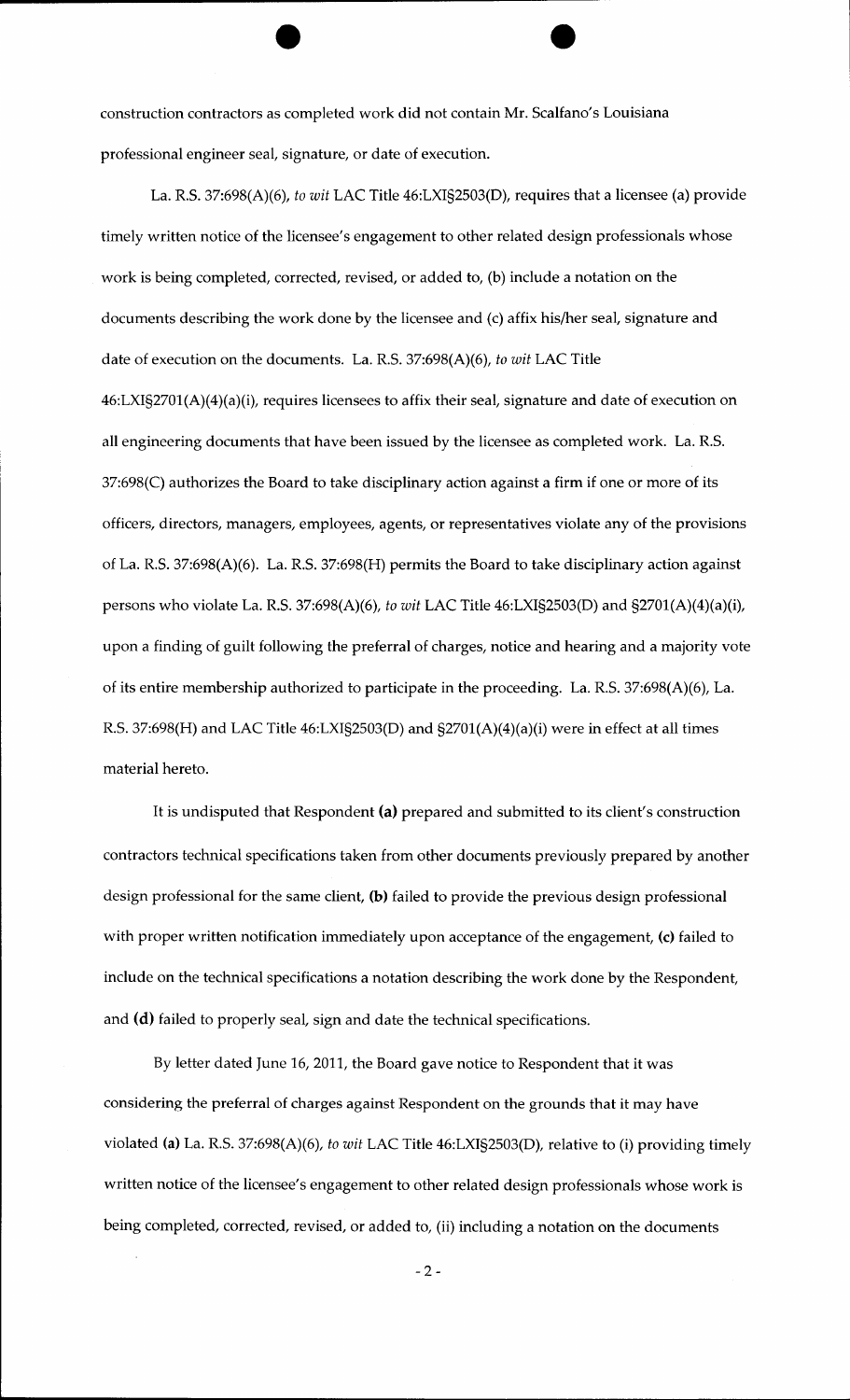describing the work done by the licensee and (iii) affixing the licensee's seal, signature and date of execution on the documents, and (b) La. R.S. 37:698(A)(6), *to wit* LAC Title 46:LXI§2701(A)(4)(a)(i), relative to properly sealing, signing, and dating engineering documents that have been issued by the licensee as completed work.

Wishing to dispense with the need for further disciplinary action and to conclude the instant proceeding without further delay and expense, for the purpose of this proceeding only, Respondent and the Board do hereby enter into this Consent Order, in which Respondent of its own free will consents to the issuance of a Consent Order by the Board, wherein Respondent agrees to (a) pay a fine of seven hundred fifty (\$750.00) dollars, (b) pay administrative costs of eight hundred fifteen and 67/100 (\$815.67) dollars, (c) have its supervising professional successfully complete the Board's online Louisiana Laws and Rules Quiz, (d) have its supervising professional successfully complete the Board's online Louisiana Professionalism and Ethics Quiz and (e) the publishing of this Consent Order on the Board's website and a summary of this matter in the Board's official journal, the Louisiana Engineer and Surveyor Journal, and the reporting of this matter to the National Council of Examiners for Engineering and Surveying (NCEES), identifying Respondent by name.

Respondent admits to violations of the referenced laws and/or rules regarding (a) providing proper notification to previous design professionals before completing, correcting, revising, or adding to their work, and including a notation on the documents describing the work done by the licensee and (b) the proper sealing, signing, and dating of engineering documents. Respondent acknowledges awareness of said laws and/or rules and states that it will comply with all applicable laws and rules henceforth. Respondent has been advised of its right to be represented by counsel before the Board and/or to appear at any hearing personally or by counsel and present witnesses and evidence in its own behalf, and it hereby waives this right and its right to appeal; and it states affirmatively that it has been afforded all administrative remedies due it under the law.

Therefore, in consideration of the foregoing and by its signing this Consent Order, Respondent does hereby waive its right to a hearing before the Board, to the presenting of

-3-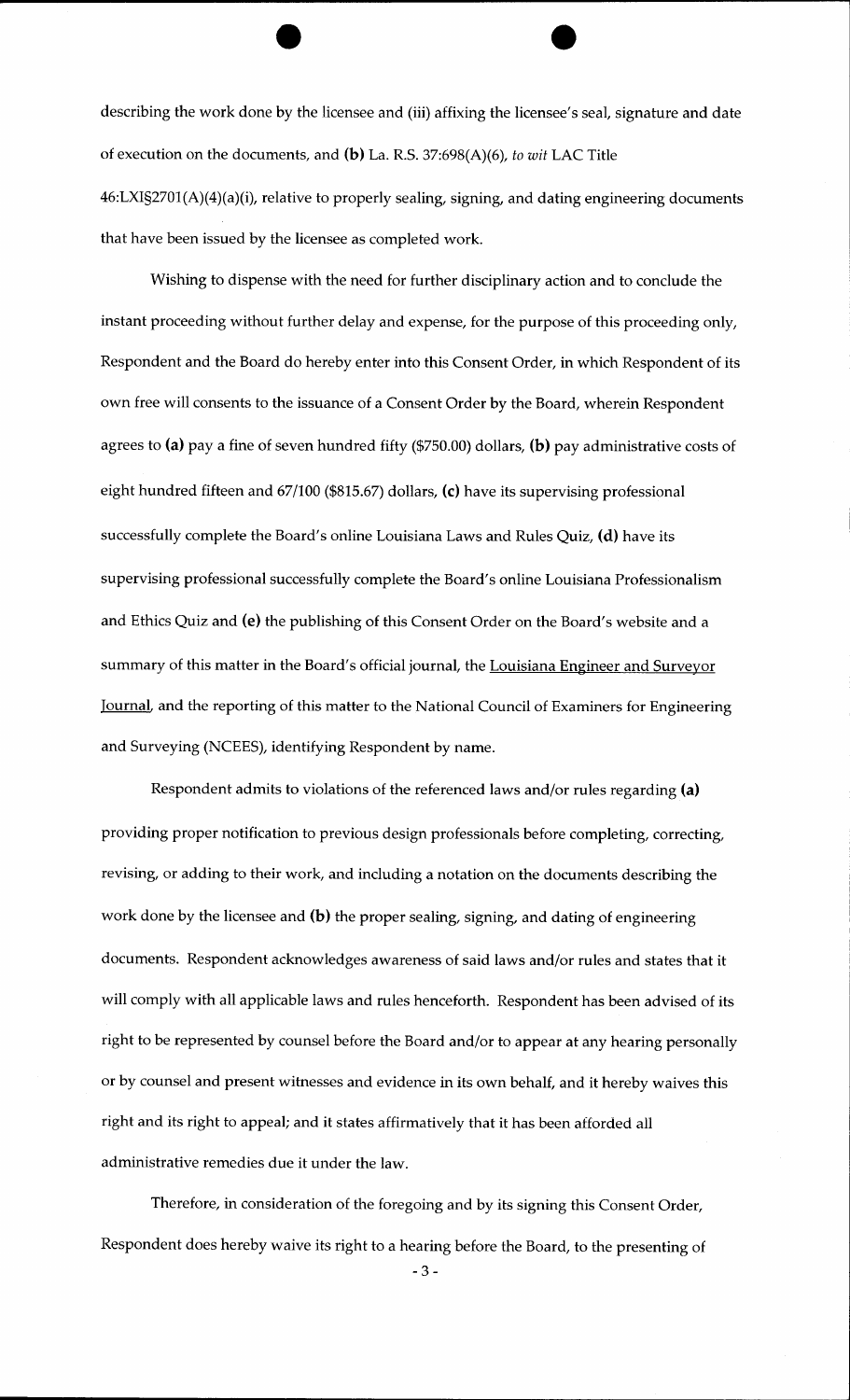evidence and witnesses in its behalf, to Findings of Fact and Conclusions of Law in this case, and to judicial review of this Consent Order.

Respondent hereby represents (a) that it fully understands the meaning and intent of this Consent Order, including but not limited to its final and binding effect,  $(b)$  that it has voluntarily entered into this Consent Order and that no other promise or agreement of any kind has been made to or with it by any person whatsoever to cause the execution of this instrument and (c) that the sanctions set forth in this Consent Order do not prevent the Board from taking further disciplinary or enforcement action against Respondent on matters not specifically addressed in this Consent Order.

WHEREFORE, the Louisiana Professional Engineering and Land Surveying Board and Respondent agree that:

1. Respondent shall pay a fine of seven hundred fifty (\$750.00) dollars, which shall be tendered to the Board by certified check payable to the Board, due upon the signing of this Consent Order; and

2. Respondent shall pay administrative costs of eight hundred fifteen and 67/100 (\$815.67) dollars, which shall be tendered to the Board by certified check payable to the Board, due upon the signing of this Consent Order; and

3. Respondent's supervising professional shall successfully complete the Board's online Louisiana Laws and Rules Quiz with a score of 90% or higher and return it to the Board within sixty (60) days of the effective date of this Consent Order; and

4. Respondent's supervising professional shall successfully complete the Board's online Louisiana Professionalism and Ethics Quiz with a score of 90% or higher and return it to the Board within sixty (60) days of the effective date of this Consent Order; and

5. This Consent Order shall be published on the Board's website and a summary of this matter shall be printed in the official journal of the Board, the Louisiana Engineer and Surveyor Journal, and reported to the National Council of Examiners for Engineering and Surveying (NCEES), identifying Respondent by name; and

-4-